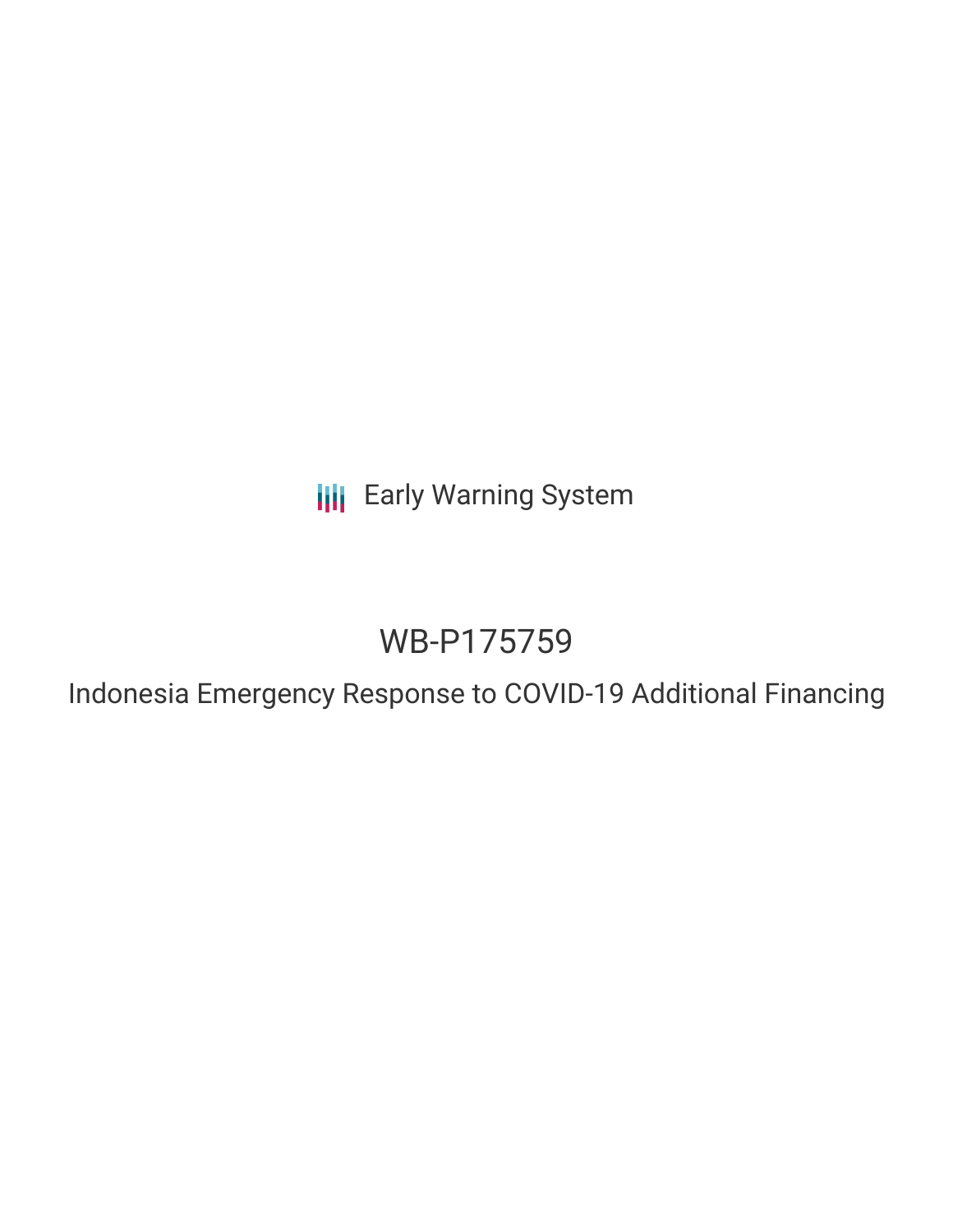

#### **Quick Facts**

| <b>Countries</b>               | Indonesia                   |
|--------------------------------|-----------------------------|
| <b>Financial Institutions</b>  | World Bank (WB)             |
| <b>Status</b>                  | Approved                    |
| <b>Bank Risk Rating</b>        | U                           |
| <b>Voting Date</b>             | 2021-06-17                  |
| <b>Sectors</b>                 | <b>Education and Health</b> |
| <b>Investment Type(s)</b>      | Loan                        |
| <b>Investment Amount (USD)</b> | \$500.00 million            |
| <b>Project Cost (USD)</b>      | \$8,200.00 million          |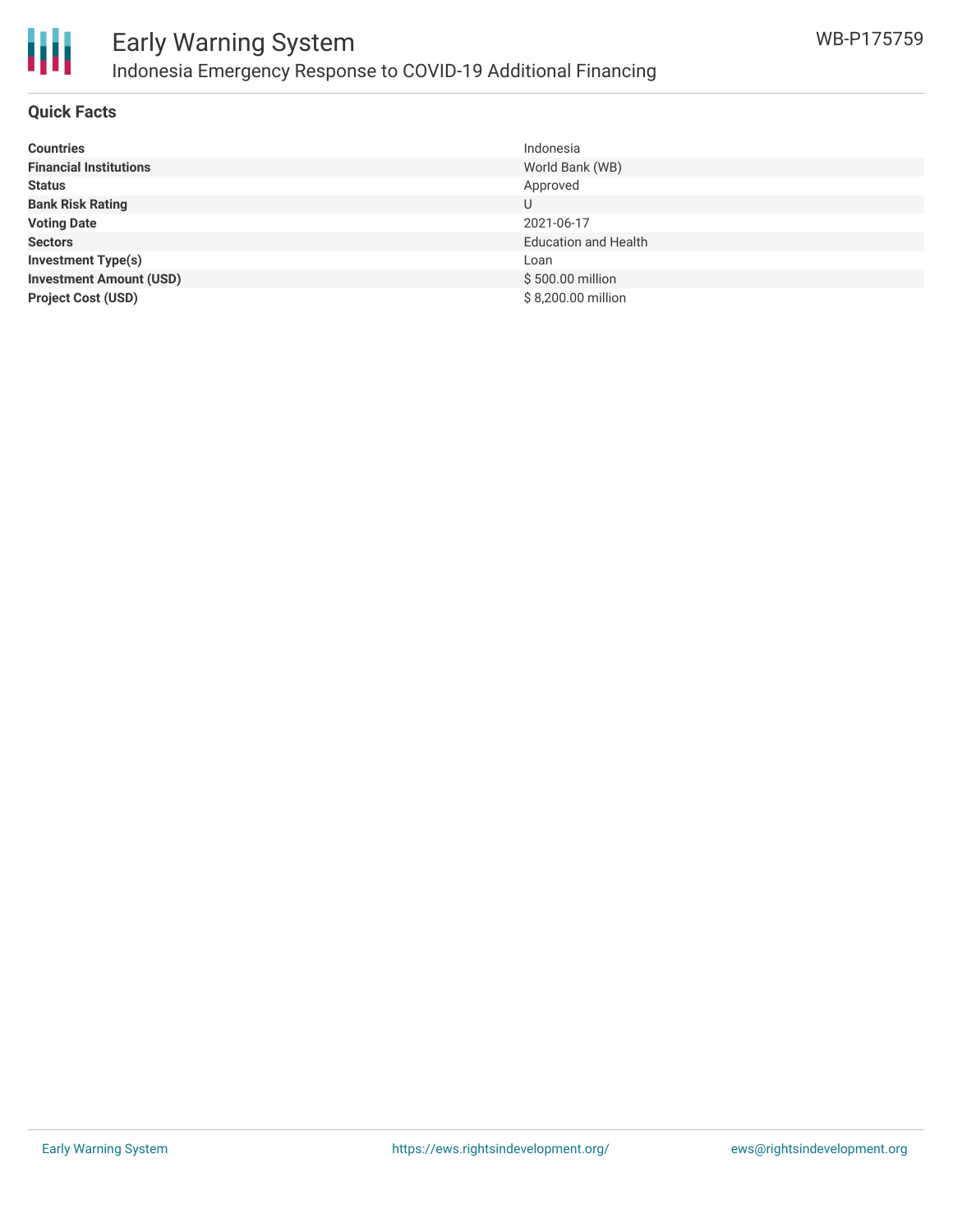

## **Project Description**

According to the World Bank website, the objective of this project is to prevent, detect and respond to the threat posed by COVID-19 and strengthen national systems for public health preparedness in Indonesia.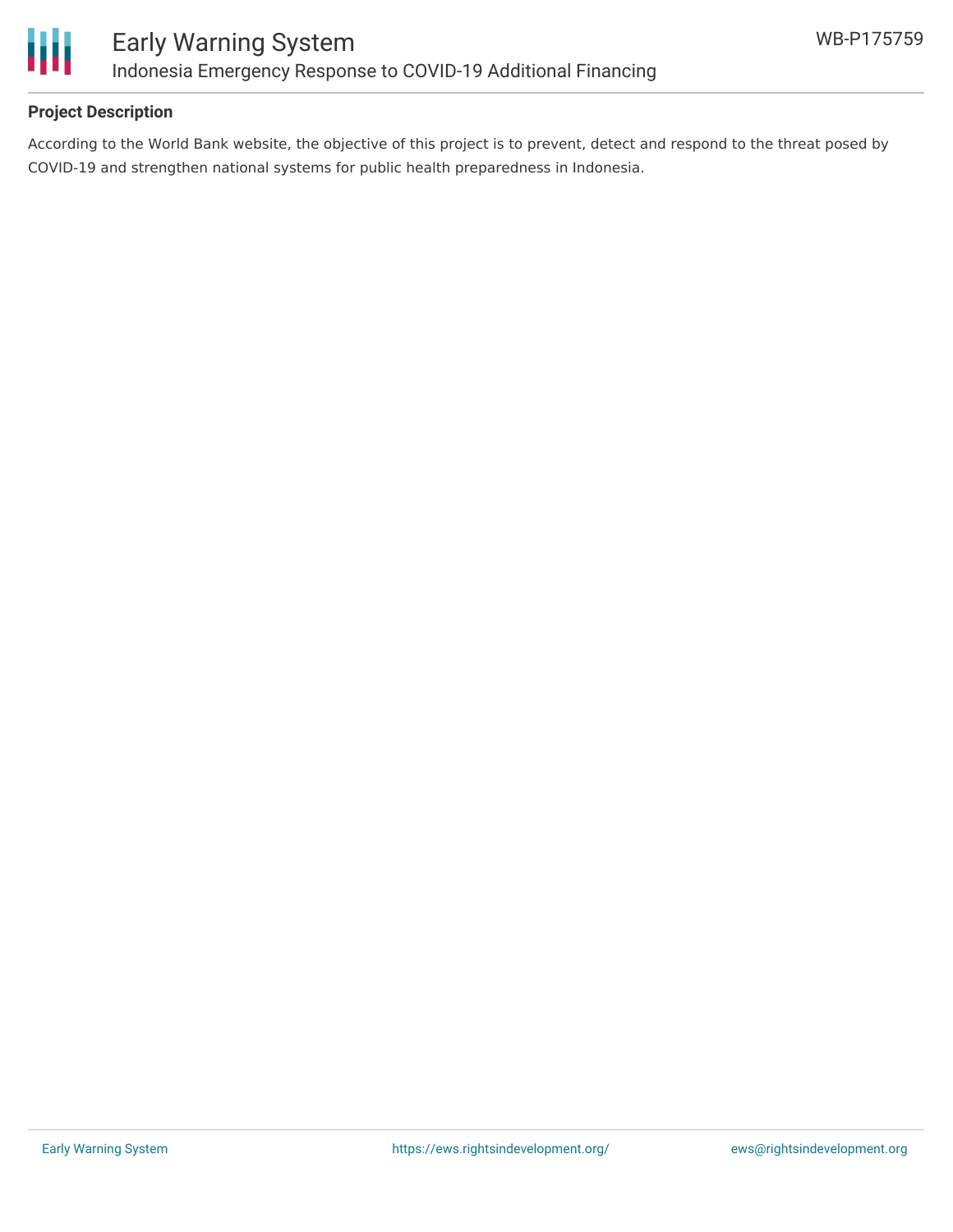

# Early Warning System Indonesia Emergency Response to COVID-19 Additional Financing

## **Investment Description**

World Bank (WB)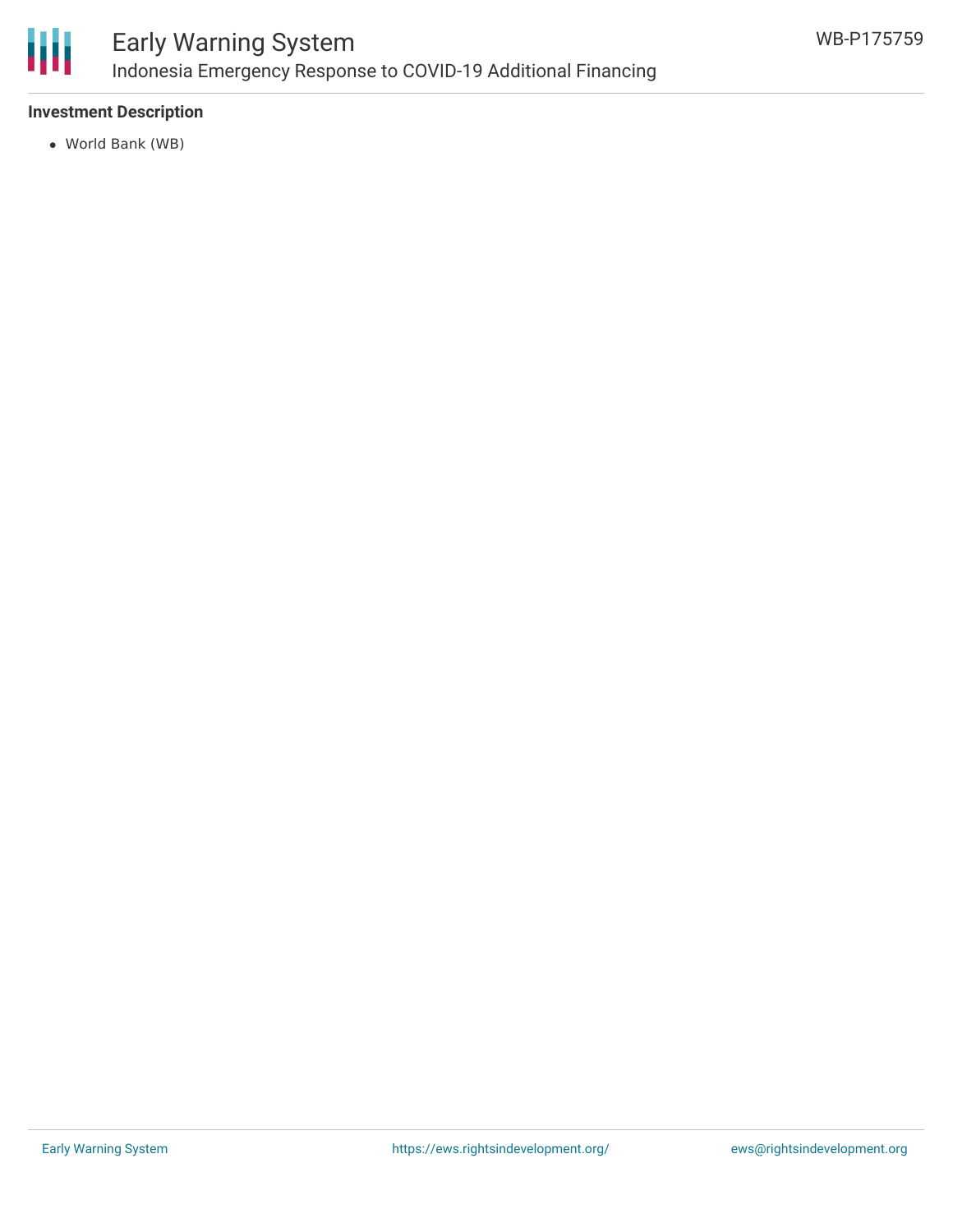

#### **Contact Information**

WORLD BANK

Pandu Harimurti, Somil Nagpal / Project contacts not available at the time of disclosure.

#### ACCESS TO INFORMATION

To submit an information request for project information, you will have to create an account to access the Access to Information request form. You can learn more about this process at: https://www.worldbank.org/en/access-toinformation/request-submission

#### ACCOUNTABILITY MECHANISM OF THE WORLD BANK

The World Bank Inspection Panel is the independent complaint mechanism and fact-finding body for people who believe they are likely to be, or have been, adversely affected by a World Bank-financed project. If you submit a complaint to the Inspection Panel, they may investigate to assess whether the World Bank is following its own policies and procedures for preventing harm to people or the environment. You can contact the Inspection Panel or submit a complaint by emailing ipanel@worldbank.org. Information on how to file a complaint and a complaint request form are available at: https://www.inspectionpanel.org/how-tofile-complaint